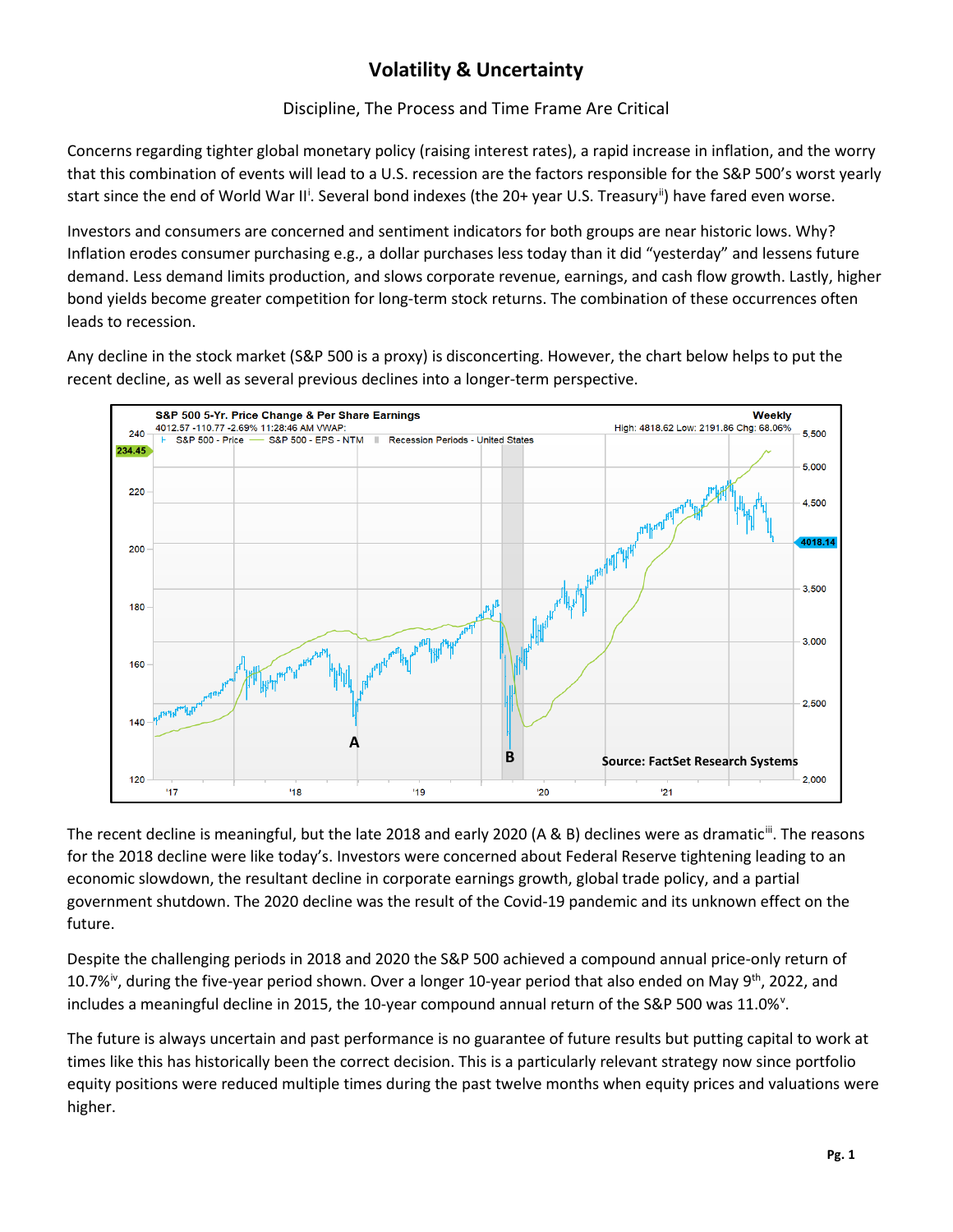## **Volatility & Uncertainty**

#### Discipline, The Process and Time Frame Are Critical

#### **A Tight-Rope Walk**

The Federal Reserve's dual mission is to maintain price stability and maximum sustainable employment<sup>[vi](#page-2-5)</sup>. That's a challenging job during times of rising inflation. Inflation is slowed when interest rates are increased to curtail demand. However, when demand (and then production) slows, the need for workers lessens and unemployment rises.

Covid caused demand for "everything" (except sanitizer) to collapse because people were "shuttered," jobs eliminated, and millions laid off. When the impact of Covid declined, the government spurred the economy by authorizing stimulus checks and incremental unemployment benefits<sup>[vii](#page-2-6)</sup> to reaccelerate demand and increase employment. The result, a great deal of consumer cash was used to satisfy pent-up demand for goods, but at a time when a fractured supply-chain could not deliver sufficient products fast enough to meet that demand. The recipe for inflation: too much demand and not enough supply = higher prices.

#### **Our Thoughts**

Clearly there are factors that heighten our concern. The Russian/Ukraine conflict that effects lives, and impacts the global economy, the highest rate of U.S. inflation in forty years<sup>[viii](#page-2-7)</sup>, the ambiguity of future Federal Reserve actions, and a supply-chain that limits production and supply. In addition, Consumer and Investor Confidence are at low levels<sup>ix</sup>, mortgage rates have spiked, and oil prices remain stubbornly high.

On the other hand, the U.S. economy is strong. There have been twelve consecutive months of 400,000 new jobs each month, the unemployment rate is at a 50-year low<sup>[x](#page-2-9)</sup>, corporate (S&P 500) earnings are expected to increase 10%<sup>[xi](#page-2-10)</sup> this year, consumers balance sheets are sound, and wages are rising. In addition, there is evidence that while inflation will remain at higher than optimal levels near-term, those levels are decelerating, and supply-chain disruptions are moderating<sup>xii</sup>.

The negative performance of the financial markets in 2022 reflect expectations of the worst outcomes and a challenging future. We do not expect that extreme and believe there is a likelihood of a "softer landing." A "soft landing" would occur if The Fed is able to increase interest rates at a pace sufficient to slow demand and inflation, but not restrictive enough to cause a recession. A challenging job that we monitor closely.

As always, our objective is to preserve and grow client's capital and to do so in a tax efficient manner with as little volatility as possible. We will monitor each of the factors that are impacting the markets, the economy, and the geopolitical environment and will keep you appraised of our evaluations and strategy.

We will also continue to be opportunistic managing assets and strive to preserve capital, but also remain focused on longer-term objectives. Just as we previously modified the structure of the bond portion of portfolios by shortening maturities to potentially reduce volatility and benefit from rising interest rates, we have modestly added to equity holdings as stock valuations have declined this year. We will continue to be opportunistic and add to equities as the market exhibits weakness, volatility, and opportunity. As the price earnings ratio of the equity market (S&P 500 proxy) has declined to pre-covid and even late 2016 levels<sup>[xiii](#page-2-12)</sup>, the timing seems appropriate.

We highly value our relationship with you, appreciate your continued confidence and look forward to meeting with you in the near term. Please let us know if we can be of any assistance in the interim.

\_\_\_\_\_\_\_\_\_\_\_\_\_\_\_\_\_\_\_\_\_\_\_\_\_\_\_\_\_\_\_\_\_\_\_\_\_\_\_\_\_\_\_\_\_\_\_\_\_\_\_\_\_\_\_\_\_\_\_\_\_\_\_\_\_\_\_\_\_\_\_\_\_\_\_\_\_\_\_\_\_\_\_\_\_\_\_\_\_\_